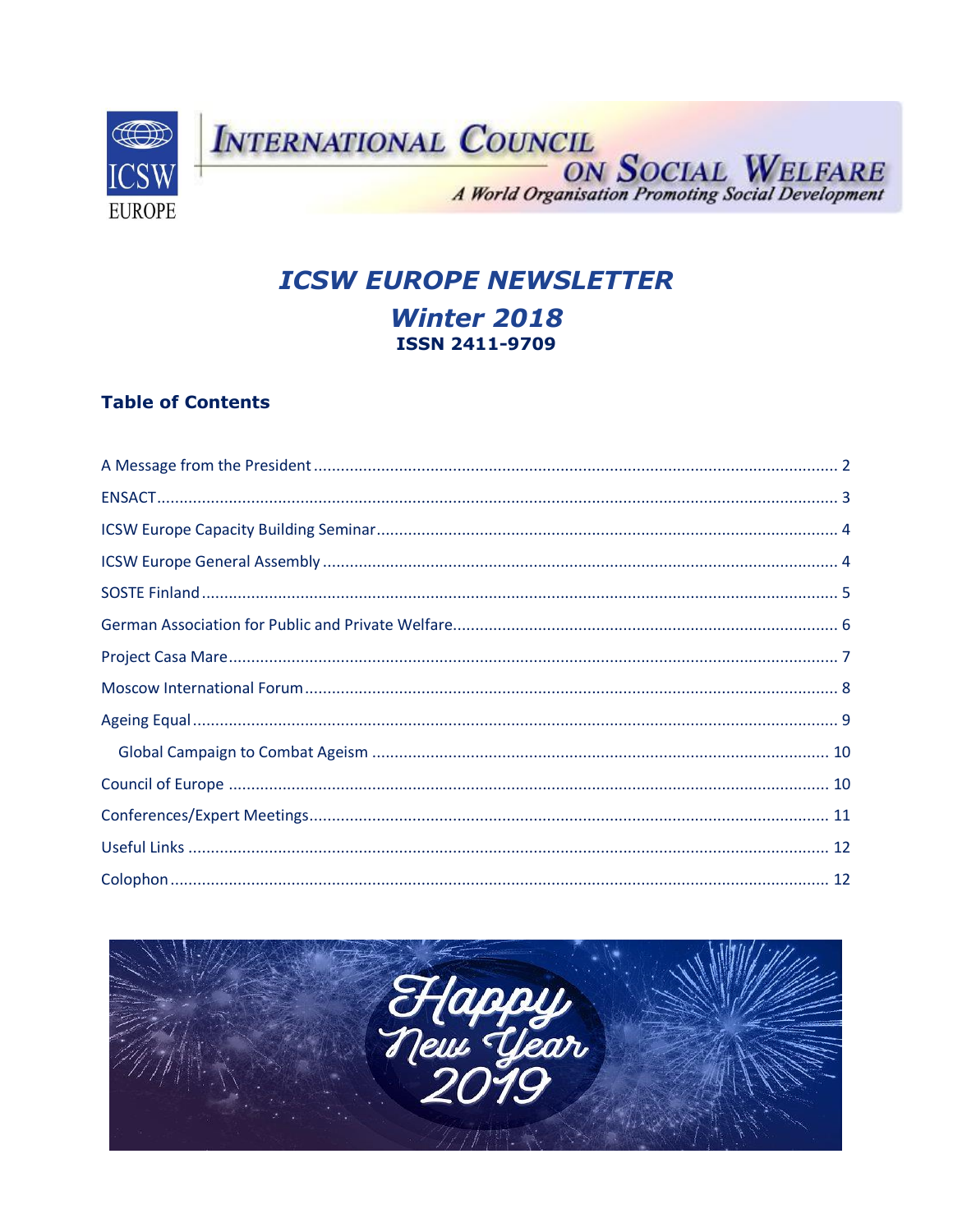## <span id="page-1-0"></span>**A Message from the President**



"Social policy is too important to be left to the politicians". This was one of the messages of Social Platform (SP) President *Jana Hainsworth* at the SP Flagship Conference in Lisbon on

29/11/2018. The Conference was the first followup meeting of the European Pillar of Social Rights (EPSR) that was declared at the Gothenburg Social Summit on 17 November, 2017. While EPSR was seen as a good step forward establishing a beacon, a vision for the EU Member States, there was disappointment that it did not constitute a binding legal instrument. Thus a human rights-approach is not feasible in the implementation and monitoring of EPSR. Consequently, it was concluded: let us enter into a political approach instead. Not leaving it to politicians only but involving the broader civil society.

The Council of Europe (CoE) has adopted the European Social Charter already long time ago and has institutionalized its implementation and follow-up procedures in line with the human rights-approach. Actually, many of EPSR items can be justified and supported by the European Social Charter's binding guarantees. Identifying those windows of opportunity is also one way forward.

The social dimension has always been in the EU since the Treaty of Rome 1957 and 'Social Europe' has gone through a positive evolution – if not any revolutions. It remains to be seen, whether EPSR will become a game changer that will make the social dimension more central in the Union's policies.

While there is much talk about 'Social Europe' there is far less 'walk' towards more social Europe.

The economic dimension overrules in EU strategies. No doubt, there are many good reasons to justify the application of the subsidiarity principle in social policy. For instance, that is the way to ensure that policies take into account the national social realities, history and institutions. However, the current EU growth and stability strategies have also a strong impact on Members' social policies. These social impacts have not been systematically followed up and evaluated.

EU parliamentary elections are behind the door and a new EU Commission will enter the scene. It will prepare the next EU Strategy 2019-2024. Now is the opportunity to bring more social contents into the political dialogue. ICSW Europe Member, the German Association for Public and Private Welfare has already done so by publishing a very strong opinion on the need for deepening the social dimension of the EU. See thei[r statement here.](https://www.deutscher-verein.de/en/uploads/dateien-stab-internationales/dv-18-18-expectations-eu-elections-2019.pdf)

ICSW Europe and its Finnish member, the Finnish Federation of Social Sector and Health (SOSTE) have been cooperating with Social Platform and the Finnish Government to facilitate the preparation of the next follow-up conference on the European Pillar of Social Rights during Finland's EU Presidency in September 2019. The intention is to bring a more holistic approach into the dialogue on the economic and social dimensions of the EU. More about this 'Economy of Wellbeing-approach' in the article by SOSTE in this newsletter.

*(Ronald Wiman, ICSW Europe President)*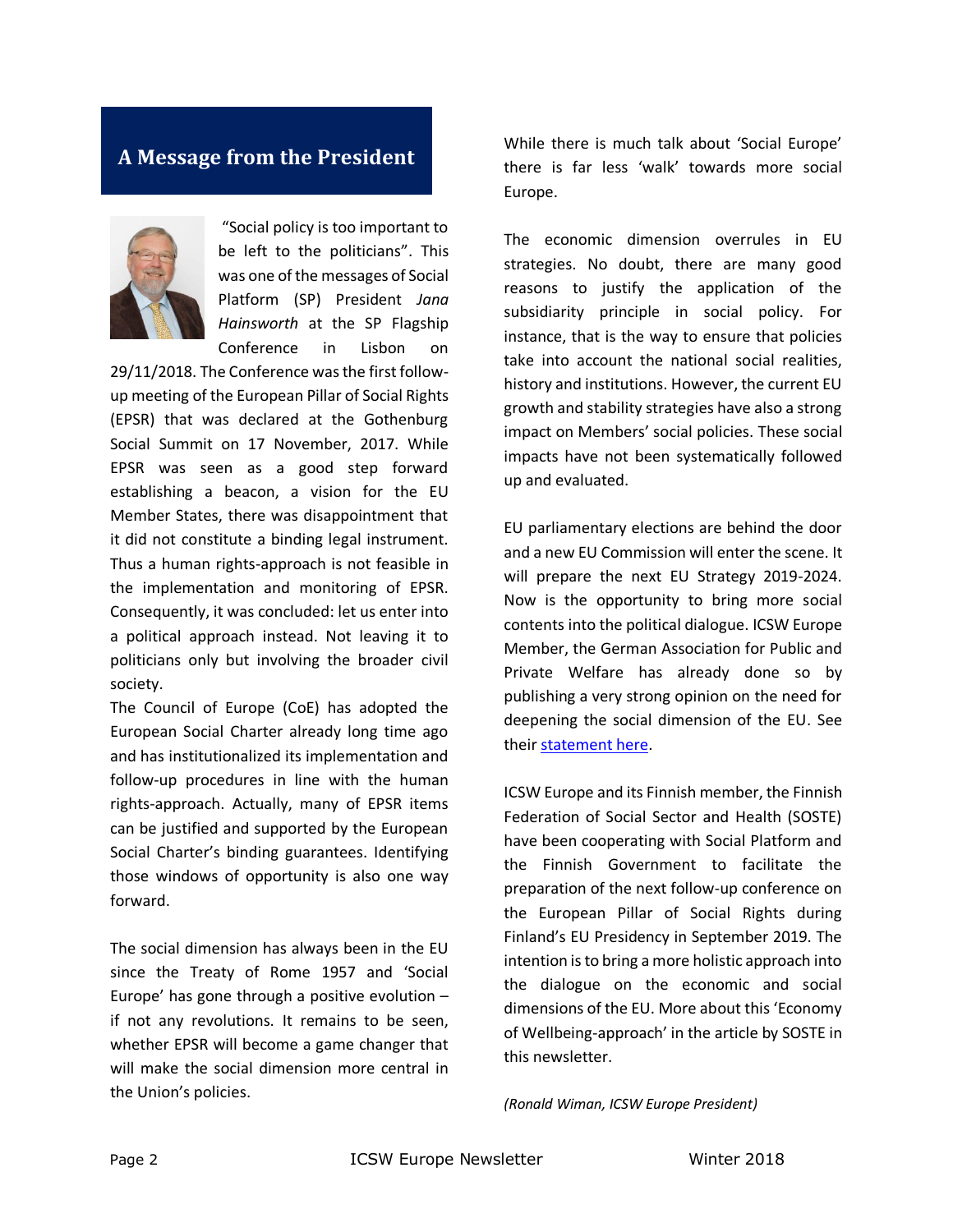# <span id="page-2-0"></span>**ENSACT**

### **ENSACT dissolved; new initiative being established**

The European Network for Social Action – ENSACT – was established in 2007 to promote the human right based approach of social work education and social policies, with a view to producing solutions at the local and regional level.

As its activity level declined, it was decided to review this network and its mission. At the kind hosting of the School of Social Work of Lund University, Sweden, a review meeting took place on 15<sup>th</sup> October 2018. Present were representatives of PowerUs (Chairing), FESET, EASSW, IFSW, ICSW, NASW (abbreviations, see below) and the Deputy Head of the School of Social Work in Lund and the International coordinator of the University of Lund.

The meeting decided to discontinue the ENSACT -cooperation because it seemed to wither away. However, it was agreed that such networking between European organizations in the social domain must continue. Thus a new unifying mission and a new cooperative structure would be needed.

The partners of the new network should formulate a clear updated mission that would bridge social work practices, professionals, and citizens including service users, policy makers, social work educators and social work researchers. Research should play a central role in the activities. The new network should explore

ways to make concrete cooperation and get external funding to such projects. The new kind of cooperation would be open to new partners, as well.

Next meeting of the potential partners will be on the **11-12 of March 2019** in **Utrecht**. It will be a launching meeting for a new network breaking the boundaries between research and practice, service users and providers, educators and policy advisors. The meeting will take place during the international week of Social Work Education at Utrecht University (*Hogeschool Utrect*) in the Netherlands.

ICSW Europe has expressed its readiness to continue discussions with all the partners of such a new cooperation structure. We see the collaboration between professionals, citizens, service users and policy advisors and makers very important and useful in order to strengthen the role of the social sector in shaping the future of Europe. ICSW Europe will be present at the next discussions in Utrecht in March 2019.

Contact person of the new initiative is *Cecilia Heule* (Cecilia.Heule[at]soch.lu.se)

#### Websites of meeting partners:

- School of Social Work, University of Lund, Sweden <https://www.soch.lu.se/> and PowerUs http://powerus.eu/ (chairs)
- EASSW, European Association of Schools of Social Wor[k https://www.eassw.org/](https://www.eassw.org/)
- FESET European Social Education Training [http://www.feset.org/what-is](http://www.feset.org/what-is-feset)[feset](http://www.feset.org/what-is-feset)
- IFSW, International Federation of Social Worker[s https://www.ifsw.org/](https://www.ifsw.org/)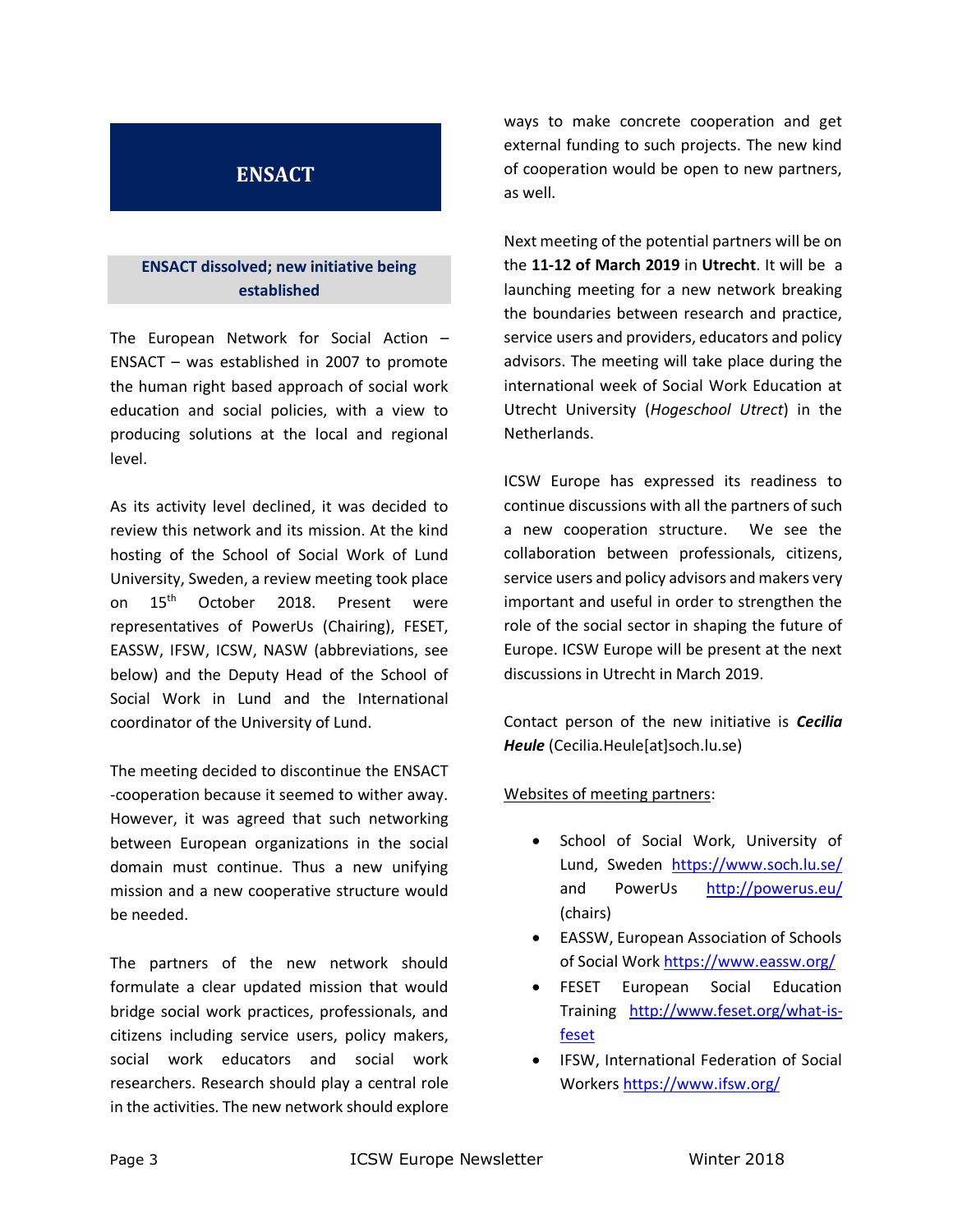- NASW, Nordic Association of Schools of Social Work <http://www.nassw.socwork.org/en/>
- ICSW International Council on Social Welfare, Europe CSW Europe [http://icsw.org](http://icsw.org/)

*(Ronald Wiman, ICSW Europe President)*

# <span id="page-3-0"></span>**ICSW Europe Capacity Building Seminar**

ÖKSA (Österreichisches Komitee für Soziale Arbeit) in Vienna, Austria, hosted the recent **ICSW Europe**  Capacity Building Seminar on November 22<sup>nd</sup>, 2018.



10 participants of the meeting discussed the questions on shared values and capacities of members of ICSW Europe and their suggestions for future contributions within the network. The questions were concentrated under the scope of:

- the advantage of and benefits from the ICSW network;
- the shared values of ICSW Europe;
- the way of contribution to our common mission;
- how ICSW Europe´s internal network communication should be strenghthened;
- involving strong partners and supporters;
- discussion on the medium term future and preparation of the revision of the Work Plan for 2021-2024.

*(ICSW Europe Editor)* 

# <span id="page-3-1"></span>**ICSW Europe General Assembly**

ICSW Europe Capacity Building Seminar was followed by the General Assembly of ICSW Europe held on **November 23rd, 2018** at the same place of ÖKSA premisses in Vienna, Austria guided by the following Agenda:

- 1) Opening and Checking of Voting Rights *(paid-up members)*
- 2) Approval of the GA Agenda
- 3) Approval of the Minutes of the GA held in Berlin on 6<sup>th</sup> October, 2017
- 4) ICSW Europe President's Statement ICSW Europe Annual Report 2017 (for adoption)
- 5) Update on ICSW Global Level Situation
- 6) Report from the Treasurer *(for adoption and discharging of responsibility, after the auditors have made their comments)*
- 7) Reminder: Work Program 2016-2020
- 8) Updating of the Budget for 2018 and Budget for 2019
- 9) Confirmation of 16<sup>th</sup> June 2018 Election of the President, Ronald Wiman (FI) and the New ICSW Europe Board/Executive Committee Members – Cornelia Markowski (DE) and Njål Petter Svensson (NO) as declared by the ICSW Elections Committee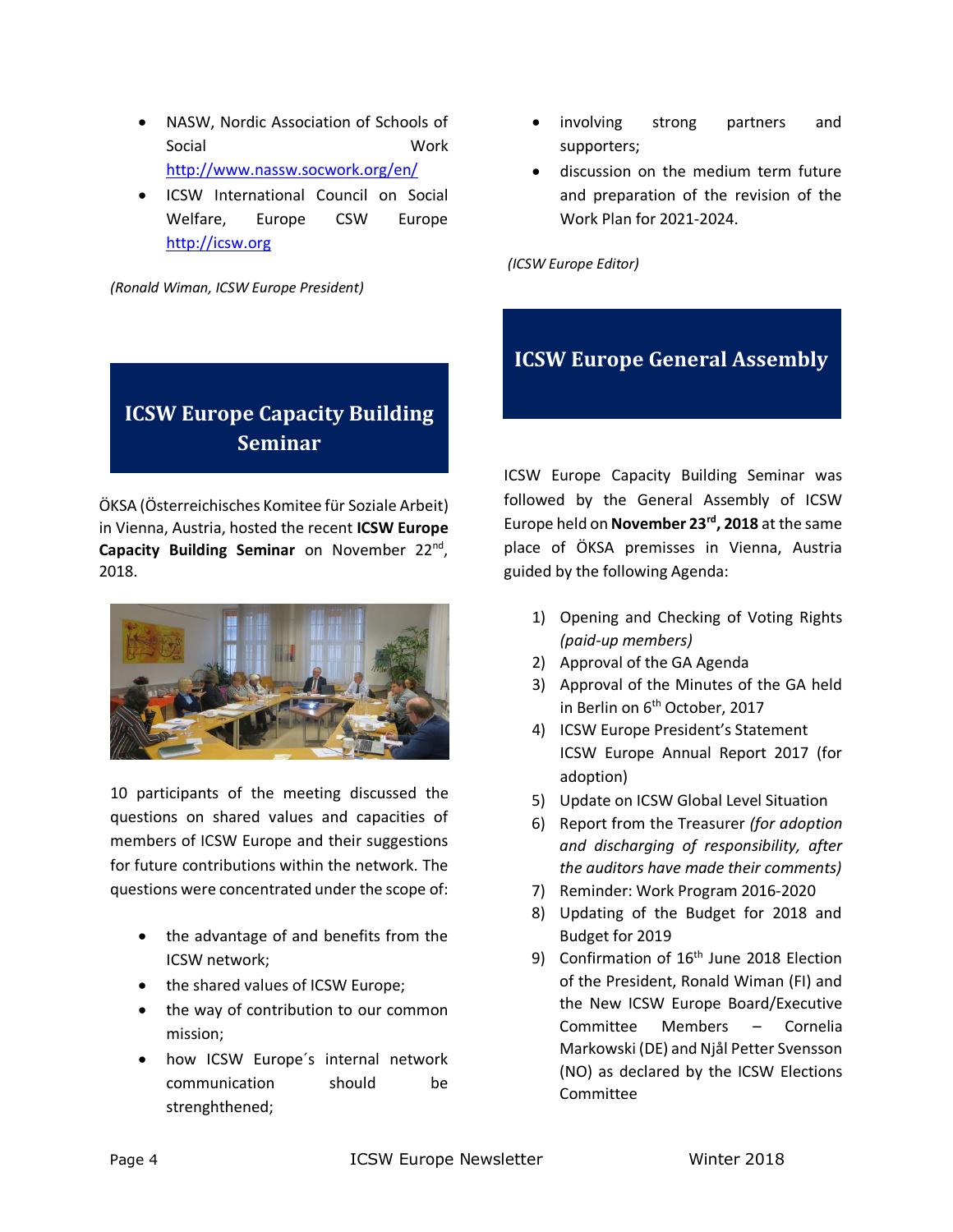Election of one additional member to the ICSW Europe Board

- 10) Discussion and Decision Regarding the Management of the Treasurer Function of ICSW Europe
- 11) Updated Information about the Official Registration of ICSW Europe in Utrecht (NL)
- 12) Updates on Their Activities by ICSW Europe National Committees
- 13) Any Other Matters Arising

Ten ICSW Europe members were present at the most important annual meeting of ICSW Europe. ICSW Europe Board carried out two face to face meetings (before the Capacity Building Seminar – November 22<sup>nd</sup> and the second meeting after the end of the GA – November 23 $rd$ ).

ICSW Europe General Assembly confirmed *Cornelia Markowski* and *Njål Petter Svensson* the legitimate ICSW Europe Board members. In the election process, a candidate *Vadim Moldovan* (Project Casa Mare, Moldova) was elected and **became** a new ICSW Europe Board member.



*(ICSW Europe Editor)* 

# <span id="page-4-0"></span>**SOSTE Finland**

SOSTE Suomen sosiaali ja terveys ry SOSTE Finlands social och hälsa rf SOSTE Finnish Federation for Social Affairs and Health

#### **SOSTE, the Finnish Federation for Social Affairs and Health, promotes the vision of a Wellbeing Economy for Europe**

The year 2019 will most likely be pivotal for Europe and the European Union. The European elections take place in May 2019 and the new European Commission will be nominated later in the summer or autumn. Also the Europe 2020 strategy will soon come to an end and a new vision and future strategy must be produced for the EU in the following months. All of this happens in the middle of different kinds of societal challenges emerging from for example the climate change, the fragile economy and the recent movements in civil societies all over Europe.

SOSTE, the Finnish Federation for Social Affairs and Health is promoting a positive vision for the future of the European Union which also provides a basis for strategic and policy-level guidance for the coming decade. The vision of Wellbeing Economy positions the wellbeing and good life of the European residents and societies as the leading societal goal. The vision is captured in the sentence "**Working together to build a good life for everyone**".

In the Wellbeing Economy – approach, human wellbeing is defined as a human state that builds upon sufficient material resources, sufficient health, empowering social relations, trust, critical consciousness, participation and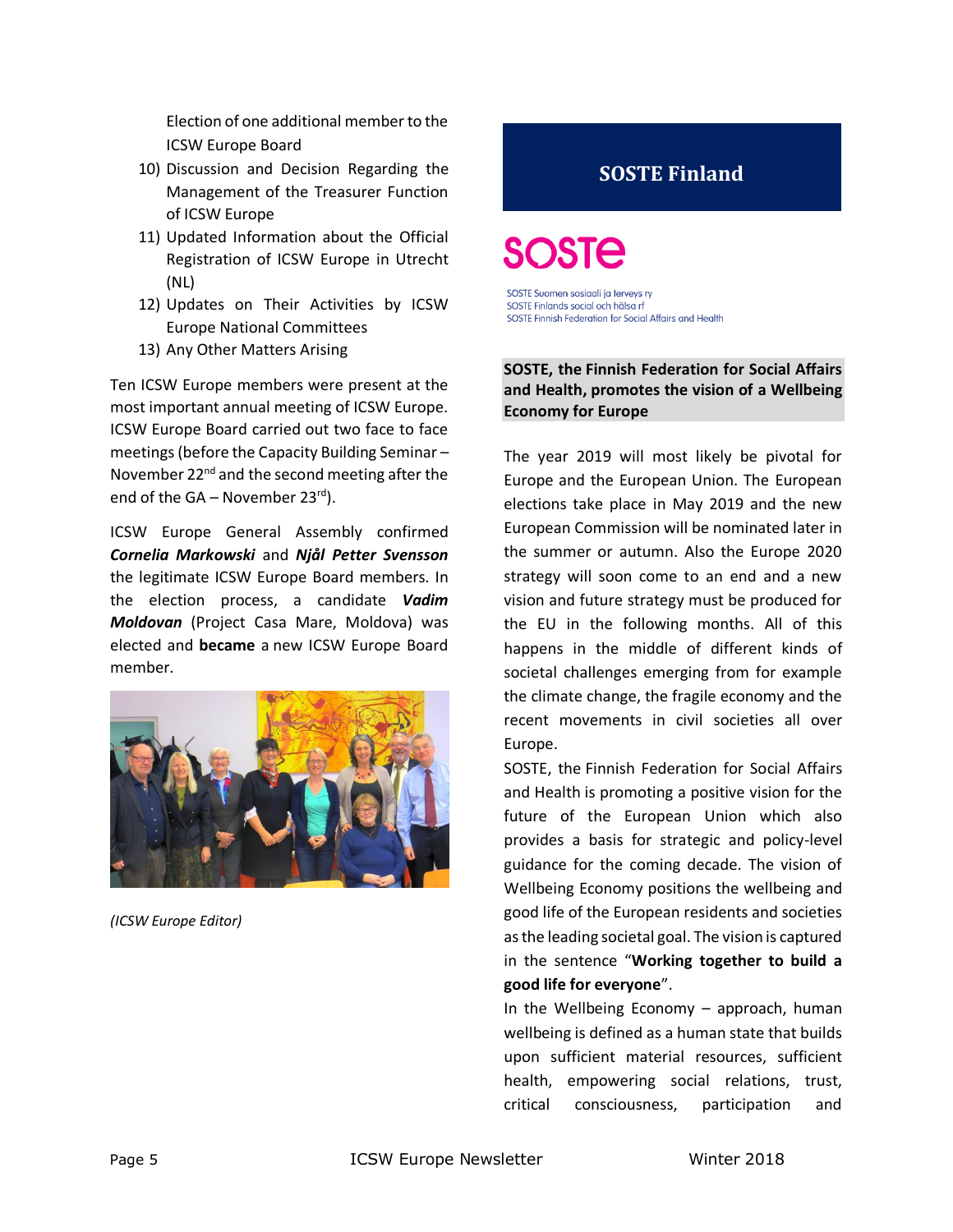inclusion. Thus, in order to promote wellbeing we have to help the progress of all these dimensions in society. From the policy perspective Wellbeing Economy is promoted by investing in people's wellbeing and in the wellbeing sector, by fostering inclusion in economic and societal development and by arguing that wellbeing should be seen as a factor of economic growth.

As Finland holds the Presidency of the Council of the European Union in the autumn 2019 it opens great opportunities for SOSTE and the Finnish NGO's in the social and health sector to participate in the debates on the future of Europe. SOSTE has already been in close cooperation with the Finnish Parliament, the Finnish Ministry of Social Affairs and Health as well as with the European Commission in order to push forward the vision of Wellbeing Economy. SOSTE hopes that promoting Wellbeing Economy will be one of the main topics during Finland's EU presidency.

SOSTE has also [produced a report](http://www.soste.fi/wp-content/uploads/2018/12/soste-stm-wellbeing-economy_report_2018.pdf) which examines how different international organizations from the sectors of economy, health and development have been articulating the view of Wellbeing Economy in their policy proposals and research during the last five years. The report shows that the Wellbeing Economy perspective has been strengthened within the policy agenda of international organizations in recent years. The European Union should also take more determined steps towards the Wellbeing Economy – approach in the coming years.

*(Kaarina Tamminiemi, Senior Expert, SOSTE, Finland)*

# <span id="page-5-0"></span>**German Association for Public and Private Welfare**

**Expectations of the German Association for Public and private Welfare regarding the European Union on the occasion of the European Elections 2019: Perspective for a social Europe**

European Parliament elections are due in May 2019. The European Commission is also expected to be restaffed by the end of 2019. The German Association for Public and Private Welfare takes the elections as an opportunity to position itself for a social Europe. From the perspective of the German Association, a social Europe is characterised by activities of the European Commission, of the European Parliament and of the Council of the European Union which collectively set powerful impulses for upward social convergence of the Member States at a high level, flanked by adequate structural support to strengthen social cohesion and with clear social goals in an overall strategy for policy coordination in the EU, with national, regional and local interests together with the interests of civil society being broadly involved in the European decision-making process. For more details, please read our position paper:

#### [https://www.deutscher-](https://www.deutscher-verein.de/en/uploads/dateien-stab-internationales/dv-18-18-expectations-eu-elections-2019.pdf)

[verein.de/en/uploads/dateien-stab](https://www.deutscher-verein.de/en/uploads/dateien-stab-internationales/dv-18-18-expectations-eu-elections-2019.pdf)[internationales/dv-18-18-expectations-eu-elections-](https://www.deutscher-verein.de/en/uploads/dateien-stab-internationales/dv-18-18-expectations-eu-elections-2019.pdf)[2019.pdf](https://www.deutscher-verein.de/en/uploads/dateien-stab-internationales/dv-18-18-expectations-eu-elections-2019.pdf)

*(Johannes Fuchs, President; Michael Löher, Managing Director)*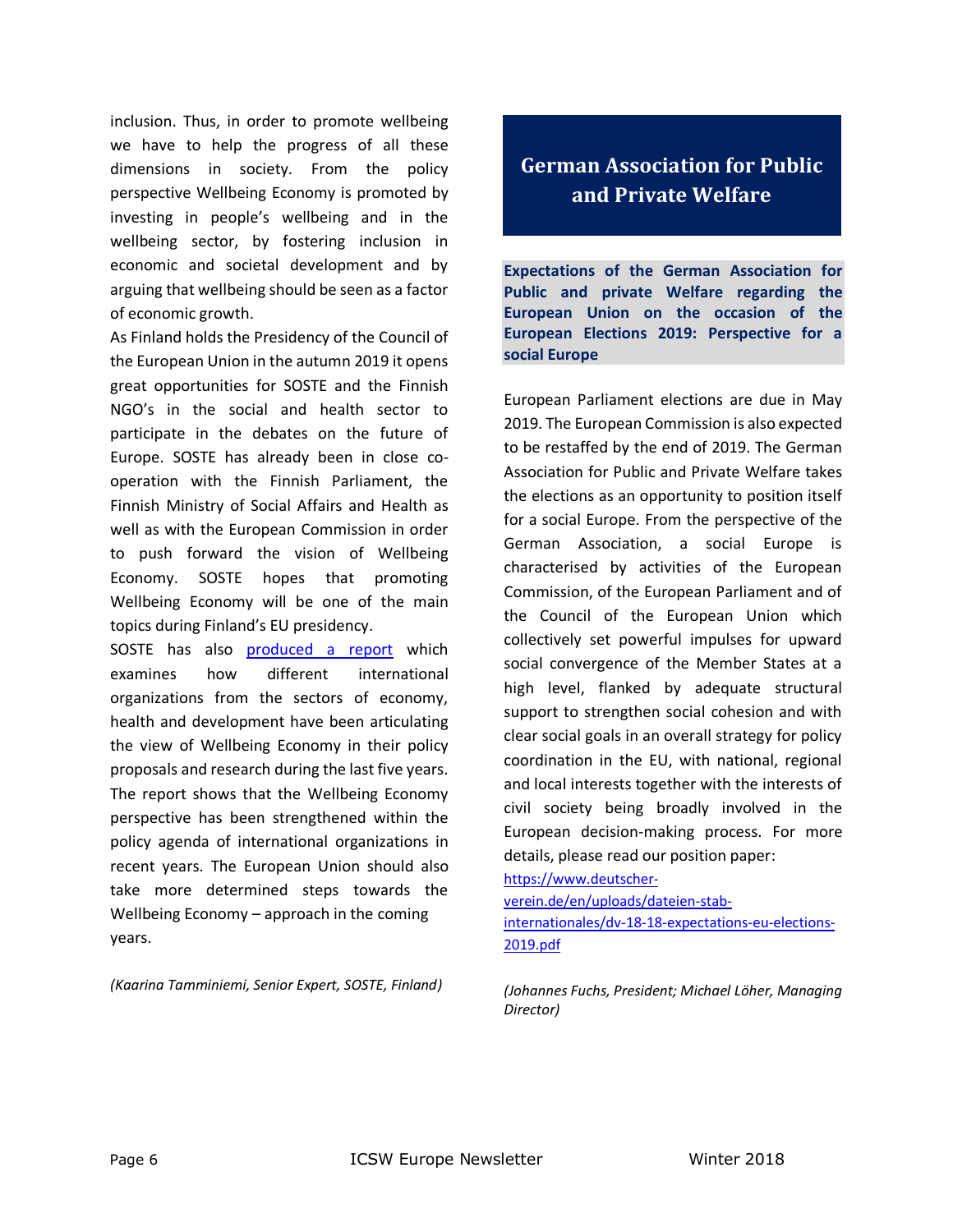### <span id="page-6-0"></span>**Project Casa Mare**

**Community-based economy project through social work community organizing in rural Moldova**

Project Casa Mare is a non-governmental organization that is registered in the Republic of Moldova and dedicated to the mission of social work reform in post-Soviet countries. After ten years of operations, Project Casa Mare has evolved into a consortium of several organizations, each dedicated to a specific dimension of social work: Project Casa Mare serves as a link between the Free International University of Moldova (ULIM) and social work educators in Europe and the United States with the responsibility for the Master of Social Work program at ULIM; the National Association of Social Workers in Moldova is tasked with professionalization of workforce; Vocational Rehabilitation Center-Moldova provides jobs in mental health, social entrepreneurship, and community-based economy to social work graduates. This consortium of organizations under the umbrella of Project Casa Mare is a uniquely-comprehensive constellation that is beginning to effectuate a social work reform in Moldova.

Of particular interest, is an active role of the nascent social work profession in rural Moldova. The Carbuna Project was launched in 2017 in the village of Carbuna, Central Moldova. Famous for the largest archaeological find of a magnificent Neolithic culture known as Trypolie-Cucuteni (circa 5,300 BC), the village of Carbuna is typical in its struggle to survive against catastrophic depopulation and poverty. Social workers,

affiliated with the Project Casa Mare Consortium, are currently working with the people of Carbuna to create a historical-cultural preserve that would serve as a tourist magnet. This experiment in community-based economy gained momentum in the summer of 2018 when the Project Casa Mare Consortium organized the Youth Festival in Carbuna that attracted over two thousand visitors. The event included folk music, rock bands, activities for children, a soccer match, and various traditional ceremonies, but the main purpose was to give the locals an opportunity to sell their crafts and agricultural products.



Festival organizers obtained the funds, provided supplies for produce canning and wine bottling, registered Carbuna-related brands (e.g. Taur Negru de Carbuna) and printed labels, created a promotion campaign, obtained the necessary equipment, etc. This was a momentous undertaking that involved the entire village population, hundreds of visitors from other villages, and Chisinau (capital of Moldova), and foreign guests. Through this event, improvements were made in village infrastructure, e.g. bridges, water supply, and sanitation. The event attracted media attention and was presented at international scholarly conferences.

Of merit is the fact that this social work community organizing project was sustained and is being built upon. At the Carbuna Festival film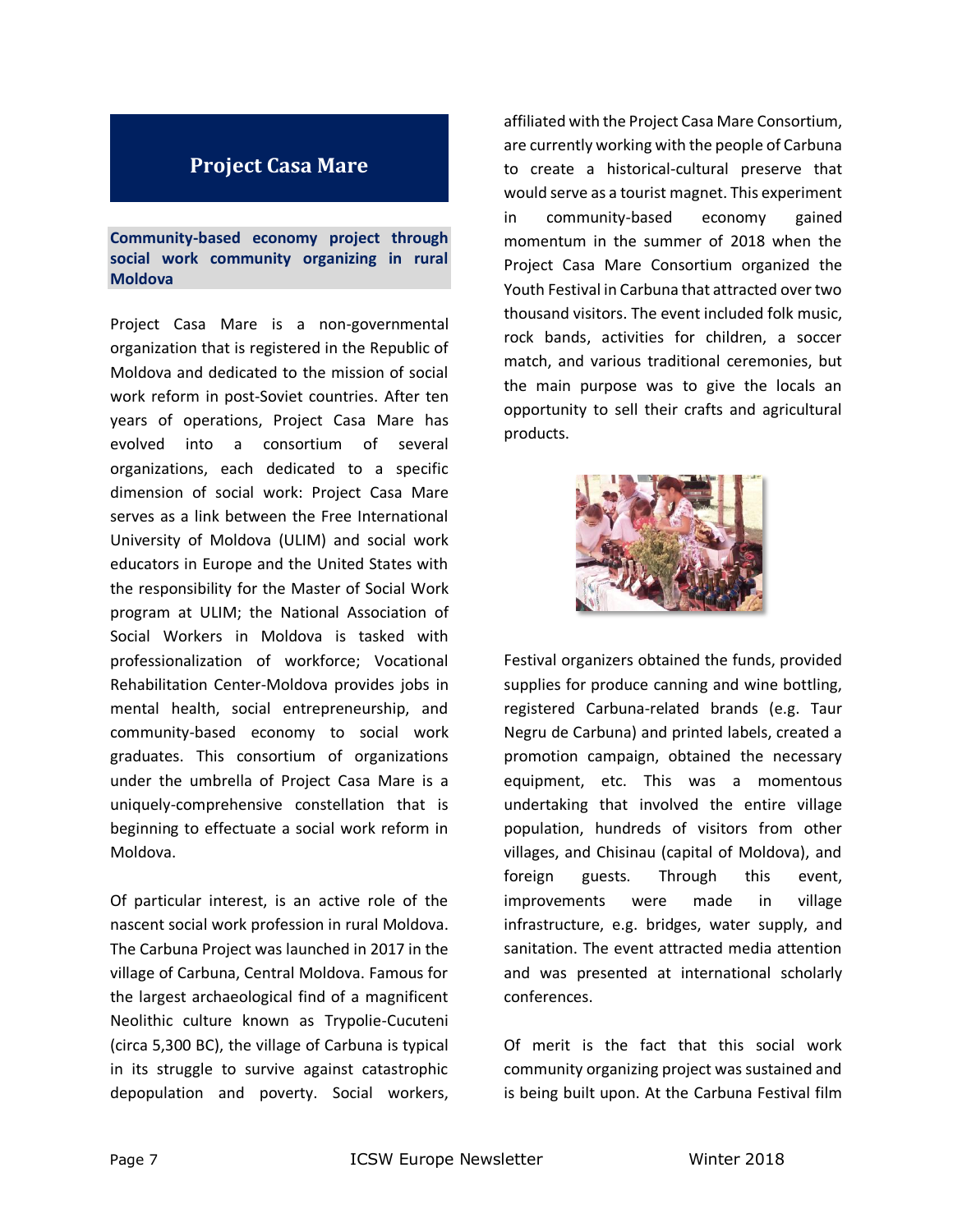premier, the launch of the Carbuna historicalcultural zone was announced. Carbuna is becoming a pilot site for a model of community development that is based on local history, culture, ecology, and social entrepreneurship. Through this project local leadership was identified and activated when the main village contact became a social work student at ULIM. Current activities include preparations for the 2019 Medieval Festival in Carbuna, further improvements in infrastructure, opening of a historical-ethnographic museum, and rehabilitation of several derelict village houses into lodgings for eco-cultural tourism.

The theoretical underpinnings of this project frame the social work profession as a systemic change agent and evolving methodologies focus on fostering internal and external community connections through social entrepreneurship. The success of this project will demonstrate viability of this model in stopping the exodus of rural population, preventing cultural destruction, and alleviating deterioration of rural infrastructure. This project will also provide the evidence for the need to reorient the social work profession from casework toward community organizing.



*(author: Vadim Moldovan, Project Casa Mare, Moldova)*

# <span id="page-7-0"></span>**Moscow International Forum**



**Human Rights and Social Guarantees in the Context of Challenges of the 21st Century: International and National Experience** 

**On 28th of November 2018,** by the initiative of *Tatiana Potyaeva***,** The High Commissioner for Human Rights in Moscow, the Institute of Additional Professional Education for Workers of Social Services hold International Forum "**Human Rights and Social Guarantees in the Context of Challenges of the 21st Century: International and National Experience".** 

The action was devoted to two anniversaries – the 25th anniversary of the **Constitution of the Russian Federation** and the 70<sup>th</sup> anniversary of the **Universal Declaration of Human Rights.**

Representatives of 8 states, the UN structures, ICSW, Embassy of France in the RF, Embassy of Italy in the RF, Commissioners for Human Rights and Child Ombudsmen from 9 regions of the RF, representatives of the Russian President Administration, Assembly of the RF, State Duma, Government of Moscow, Moscow City Duma, Commission under the President of the Russian Federation for Disabled People, Trade Unions of Moscow, NGOs, managers of the institutions of social protection of the population of the capital and regions as well as researchers and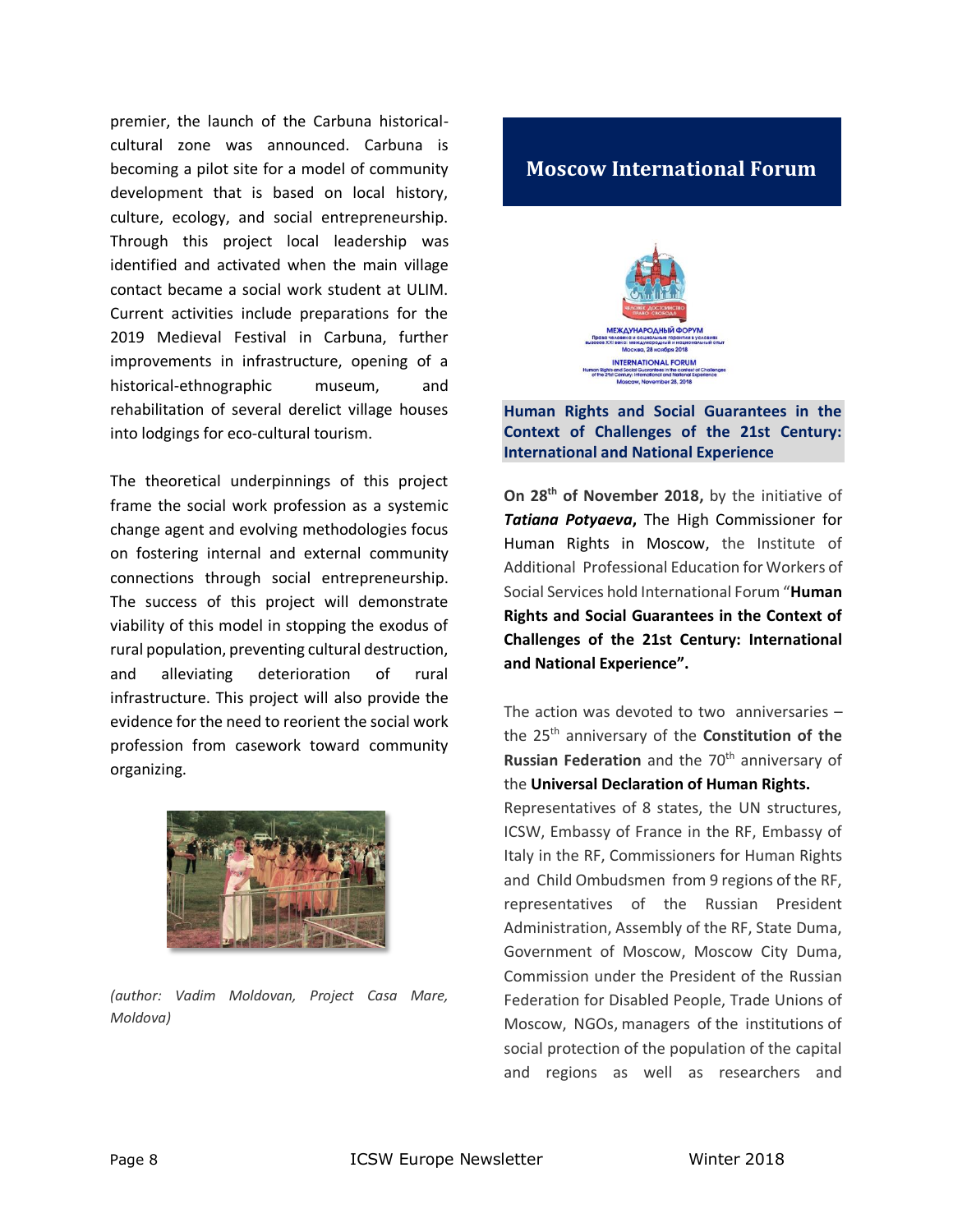academicians attended this event. As a result the forum brought together 370 guests.

Participants gathered for the analysis of efficiency and effectiveness of fundamental documents on human rights in terms of achievement of those purposes for the sake of which they were accepted in the modern societies. The special attention was paid to exchanging of experience and carrying out comparative analysis of various models of ensuring the human rights and basic social guarantees in the Russian Federation, the CIS and the countries of Europe in the conditions of modern global challenges, search of civilization answers and the prospects of their development. *Sergei Zelenev*, Executive Director of ICSW, was a speaker at the panel session with presentation "Social Vulnerability: the Search for Ways to Overcome on the Basis of UN Fundamental Values".



*Sergei Zelenev*, Executive Director of ICSW, and *Daniel Mathieu*, Conseiller pour les Affaires Sociales, Embassy of France in the RF



*Tatiana Potyaeva***,** The High Commissioner for Human Rights in Moscow and *Evdokiya Kholostova*, Professor, Director of the Institute of Additional Professional Education for Workers of Social Services



*(author: Natalia Rigina, Institute for Additional Professional Education of Workers for Social Serrvices)*

# <span id="page-8-0"></span>**Ageing Equal**



**"Human rights do not diminish with age" A global awareness-raising campaign against ageism**

Between 1st October 2018, the International Day of Older Persons and 10th December 2018, the 70th anniversary of the International Human Rights Day, **AGE Platform Europe**, with the support of its partners and fellow civil society organisations, launched a 70 day campaign against ageism.

10th December 2018 marked the **[70th](https://www.ohchr.org/EN/NewsEvents/Pages/UDHR70.aspx)  [anniversary of the Universal Declaration of](https://www.ohchr.org/EN/NewsEvents/Pages/UDHR70.aspx)  [Human Rights](https://www.ohchr.org/EN/NewsEvents/Pages/UDHR70.aspx)** which was adopted by the United Nations General Assembly on 10th December 1948 in Paris, France.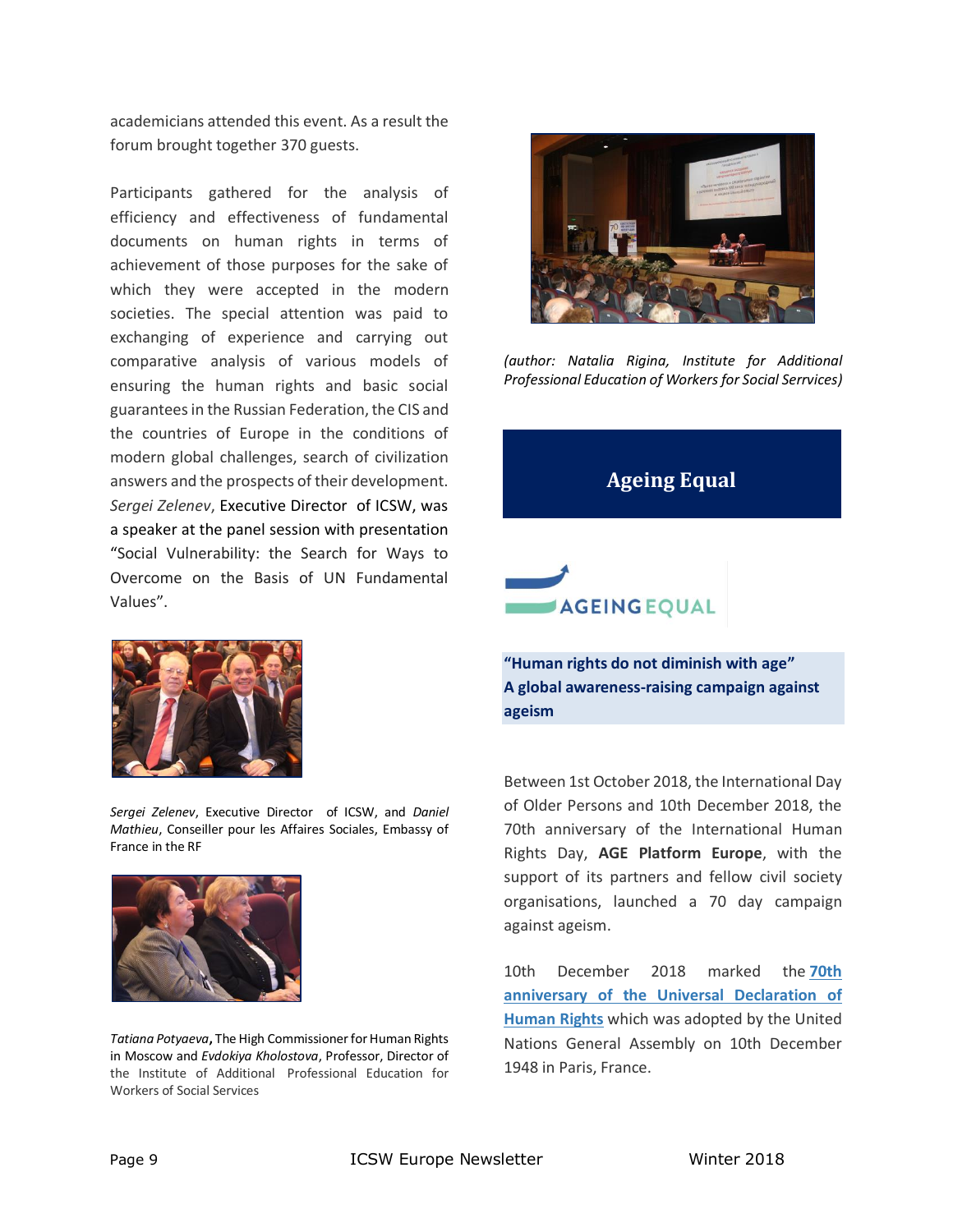The Declaration sets out universal individual rights a person is entitled to as a human being, regardless of his/her age, nation, location, language, religion, ethnic origin or any other status. It is a key milestone document, which underpins all international human rights law and policy work to ensure all people can live in freedom, equality and dignity.

The celebration of this 70th anniversary offered a great reminder that human rights do not diminish with age!

Read more about the campaign: [bit.ly/AGE-AgeingEqual](http://bit.ly/AGE-AgeingEqual)

Useful resources

Campaign blog: [ageing-equal.org](ICSW%20Europe%20Winter%202018%20Newsletter.docx)

Campaign communication toolkit: [trello.com/b/q14dqegb](https://trello.com/b/q14dqegb)

*(source[: bit.ly/AGE-AgeingEqual\)](http://bit.ly/AGE-AgeingEqual)*

<span id="page-9-0"></span>**Global Campaign to Combat Ageism**



The World Health Organization (WHO) defines ageism as the stereotyping, prejudice and



discrimination towards people on the basis of age. Ageism cuts across the life-course and stems from the perception that a

person might be too old or too young to be or to do something.

Collective, concerted and coordinated global action is required to tackle ageism. Given the current demographic transition, with populations around the world ageing rapidly, we need to act now to generate a positive effect on

individuals and society. **In May 2016**, the 194 WHO Member States called on the organization's Director-General to develop, in cooperation with other partners, a global campaign to combat ageism [AGE Platform Europe is one of the partners]. To be effective, the global campaign to combat ageism must tackle individual and social attitudes, stereotypes and behaviours towards people on the basis of their age, as well as the laws, policies and institutions that either perpetuate ageism or do little to stop it.



Read more about the campaign: [https://www.who.int/ageing/ageism/campaign/](https://www.who.int/ageing/ageism/campaign/en/) [en/](https://www.who.int/ageing/ageism/campaign/en/) *(source)*

# <span id="page-9-1"></span>**Council of Europe**



Charte Sociale Européenne

#### **Study on the European Pillar of Social Rights and the Role of the European Social Charter in the European Union Legal Order**

The study, conducted by *Olivier de Schutter*, Professor at UCLouvain and SciencesPo and Member of the UN Committee on Economic, Social and Cultural Rights, was initiated following the request of the [CoE-FRA-ENNHRI-Equinet](https://www.coe.int/web/turin-european-social-charter/coe-fra-ennhri-equinet)  [Platform on Economic and Social Rights](https://www.coe.int/web/turin-european-social-charter/coe-fra-ennhri-equinet) and it was presented at the last meeting of the Platform in Strasbourg on 28 November 2018.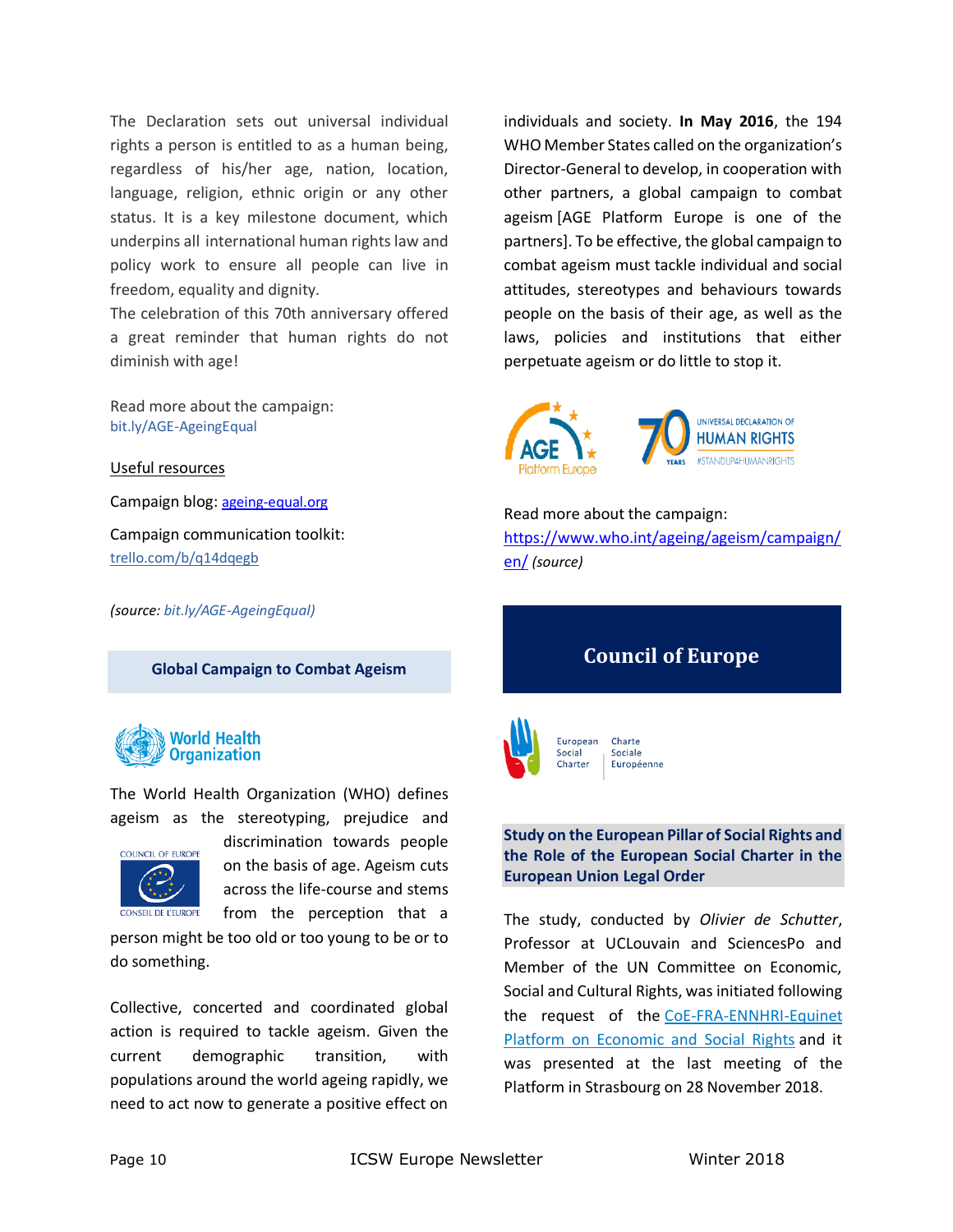The study aims at exploring the contribution of the [European Pillar of Social Rights,](https://ec.europa.eu/commission/priorities/deeper-and-fairer-economic-and-monetary-union/european-pillar-social-rights_en) proclaimed by the European Union (EU) institutions in November 2017, to the protection and promotion of social rights in the European Union, and how synergies could be built in the future with the **[European Social Charter](https://www.coe.int/web/turin-european-social-charter/about-the-charter)** of the Council of Europe.

Part I of the study describes the protection of fundamental social rights in the EU. It then addresses, in part II, the added value of the European Pillar of Social Rights. Finally, it discusses, in part III, how the Pillar could strengthen its links with the European Social Charter. According to Olivier de Schutter, the European Social Charter, being the main instrument for the protection of social rights in Europe to which all EU Member States are parties, should seize the opportunity represented by the adoption of the Pillar to strengthen social rights in Europe.

[Download the Study on the European Pillar of Social](https://rm.coe.int/study-on-the-european-pillar-of-social-rights-and-the-role-of-the-esc-/1680903132)  [Rights and the role of the European Social Charter in](https://rm.coe.int/study-on-the-european-pillar-of-social-rights-and-the-role-of-the-esc-/1680903132)  [the European Union legal order,](https://rm.coe.int/study-on-the-european-pillar-of-social-rights-and-the-role-of-the-esc-/1680903132) by Olivier de Schutter

*(source[: https://www.coe.int/en/web/turin](https://www.coe.int/en/web/turin-european-social-charter/-/study-on-the-european-pillar-of-social-rights-and-the-role-of-the-european-social-charter-in-the-european-union-legal-order)[european-social-charter/-/study-on-the-european](https://www.coe.int/en/web/turin-european-social-charter/-/study-on-the-european-pillar-of-social-rights-and-the-role-of-the-european-social-charter-in-the-european-union-legal-order)[pillar-of-social-rights-and-the-role-of-the-european](https://www.coe.int/en/web/turin-european-social-charter/-/study-on-the-european-pillar-of-social-rights-and-the-role-of-the-european-social-charter-in-the-european-union-legal-order)[social-charter-in-the-european-union-legal-order\)](https://www.coe.int/en/web/turin-european-social-charter/-/study-on-the-european-pillar-of-social-rights-and-the-role-of-the-european-social-charter-in-the-european-union-legal-order)*

### <span id="page-10-0"></span>**Conferences/Expert Meetings**

**COUNCIL OF EUROPE** 

**Conference of INGOs**

**Dates of the Sessions of the Conference of INGOs in 2019**

- The **Spring session** will be held in parallel with the Parliamentary Assembly from **8 to 12 April 2019**
- The **Autumn session** will be held in parallel with the Congress of Local and Regional Authorities from **28 to 31 October 2019**

*(source: [https://www.coe.int/en/web/ingo/-/dates](https://www.coe.int/en/web/ingo/-/dates-of-the-sessions-of-the-conference-of-ingos-in-20-1)[of-the-sessions-of-the-conference-of-ingos-in-20-1\)](https://www.coe.int/en/web/ingo/-/dates-of-the-sessions-of-the-conference-of-ingos-in-20-1)*

**Promoting Human Relationships : Bridging the Future**

\_\_\_\_\_\_\_\_\_\_\_\_\_\_\_\_\_\_\_\_\_\_\_\_\_\_\_\_\_\_\_\_\_\_\_\_\_\_\_\_\_\_\_

**Joint World Conference on Social Work Education and Social Development**

**Rimini, Italy 28 June/1 July 2020**